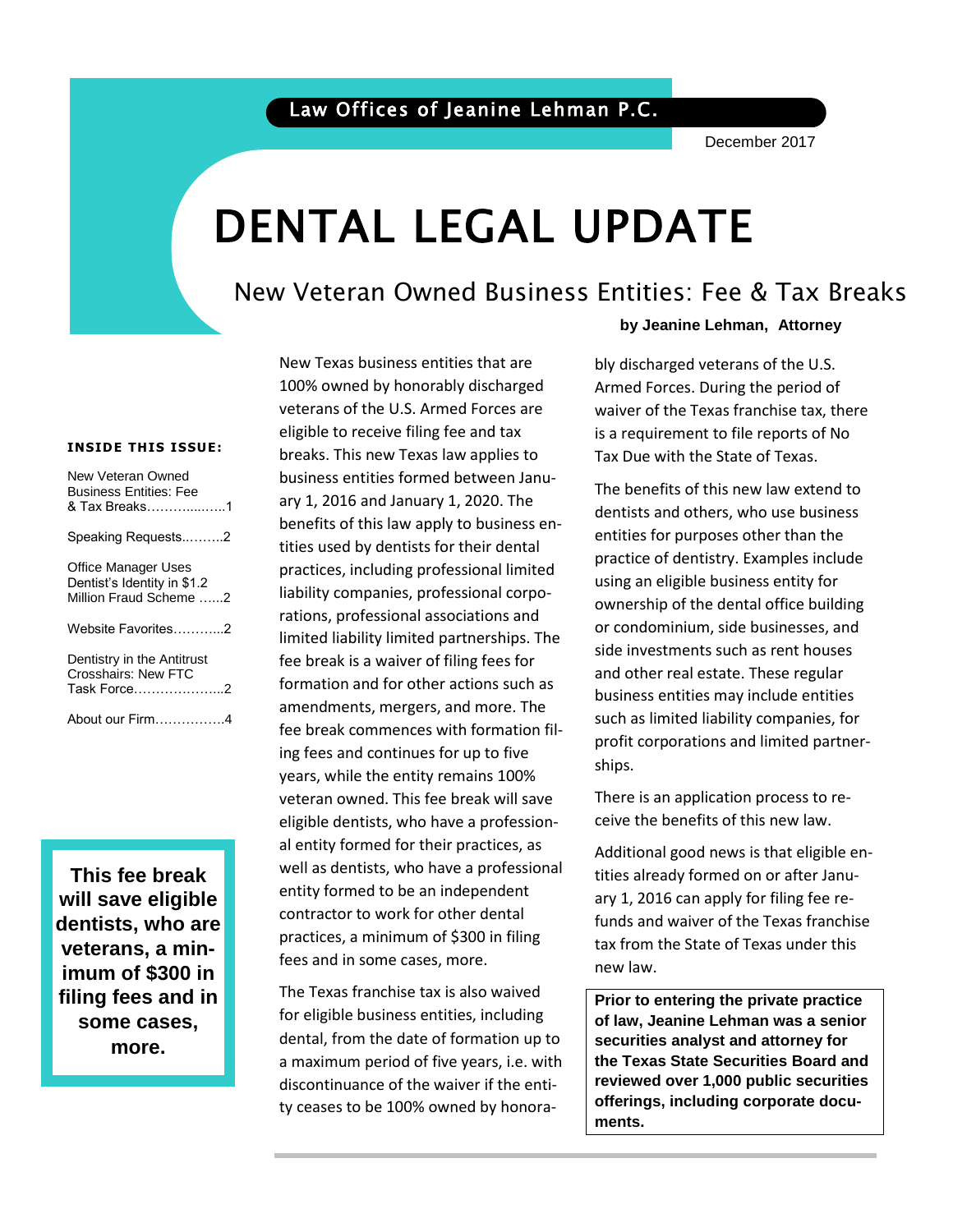#### **Speaking Requests**

For **Jeanine Lehman** and her colleagues to speak to professional and business groups on legal and practice management topics, please contact Jeanine Lehman at **(512) 918-3435** or [jeanine@jeanine.com](mailto:jeanine@jeanine.com)



ì

ł

#### **Website Favorites**

Law Offices of Jeanine Lehman P.C. [www.jeanine.com](http://www.jeanine.com/)

Capital Area Dental Society [www.capitalareadental.org](http://www.capitalareadental.org/)

Texas State Board of Dental Examiners [www.tsbde.state.tx.us](http://www.tsbde.state.tx.us/)

Texas Dental Association [www.tda.org](http://www.tda.org/)

> Texas Academy of General Dentistry [www.tagd.org](http://www.tagd.org/)

American Dental Association [www.ada.org](http://www.ada.org/)

Federal Trade Commission www.ftc.gov

Texas Statutes [www.statutes.legis.state.tx.us](http://www.statutes.legis.state.tx.us/)

### **Think it Can't Happen to You? Office Manager Uses Dentist's Identity in \$1.2 Million Fraud Scheme**

On September 22, 2017, the United States Department of Justice issued a press release concerning a dental office manager, who defrauded dental insurance companies over an extended period of time. According to the press release, between 2005 and 2016, the office manager billed 37 private dental insurance companies for services allegedly performed by an identity theft victim for patients in the Connecticut dental practice, when the victim did not in fact perform those services. The identity theft victim was a dentist who had been affiliated with the practice for a short period of time and retired fully from dentistry in 2011. In total, the office manager earned more than \$1.2 million by billing in the name of the retired dentist. Between 2011 and 2015, approximately \$581,729 was paid by private insurance companies to the practice for services allegedly performed by the retired dentist. As a result, the insurance companies issued 1099 forms to the Internal Revenue Service pertaining to the retired dentist. In 2015 and 2016, the office manager renewed the retired dentist's Connecticut dental license and controlled substance registrations, paying for the renewals with her personal credit card. She also applied for, and received, liability insurance in the name of the retired dentist for several years. The office manager was arrested on a federal criminal complaint in 2016. In 2017, she pleaded guilty to one count of wire fraud.

## page 2 DENTAL LEGAL UPDATE

On September 22, 2017, the office manager was sentenced to 12 months and one day of imprisonment, followed by three years of supervised release, for using an identity theft victim's personal identifying information to submit fraudulent bills to private insurance companies offering dental insurance. A restitution order will also be issued by the judge. This case was investigated by the Federal Bureau of Investigation, Internal Revenue Service – Criminal Investigation Division and US Department of Health and Human Services – Office of Inspector General.

For more information, see: [www.justice.gov/usao-ct/pr/stamford](http://www.justice.gov/usao-ct/pr/stamford-dental-office-manager-sentenced-prison-defrauding-insurance-companies)[dental-office-manager-sentenced](http://www.justice.gov/usao-ct/pr/stamford-dental-office-manager-sentenced-prison-defrauding-insurance-companies)[prison-defrauding-insurance](http://www.justice.gov/usao-ct/pr/stamford-dental-office-manager-sentenced-prison-defrauding-insurance-companies)[companies](http://www.justice.gov/usao-ct/pr/stamford-dental-office-manager-sentenced-prison-defrauding-insurance-companies)

#### **Dentistry in the Antitrust Crosshairs: New FTC Task Force**

On February 23, 2017, in her first major policy initiative, the Acting Chair of the U.S. Federal Trade Commission (FTC) Maureen K. Ohlausen announced the establishment of the FTC's Economic Liberty Task Force to advance economic liberty issues, with a particular focus on occupational licensing regulations under the antitrust laws. In her remarks, Chair Ohlausen cited the FTC Supreme Court victory in the North Carolina Dental case.

For background – the North Carolina State Board of Dental Examiners received complaints from dentists that non-dentists were charging lower prices for teeth whitening services than dentists did. The Board then issued at least 47 official cease-and-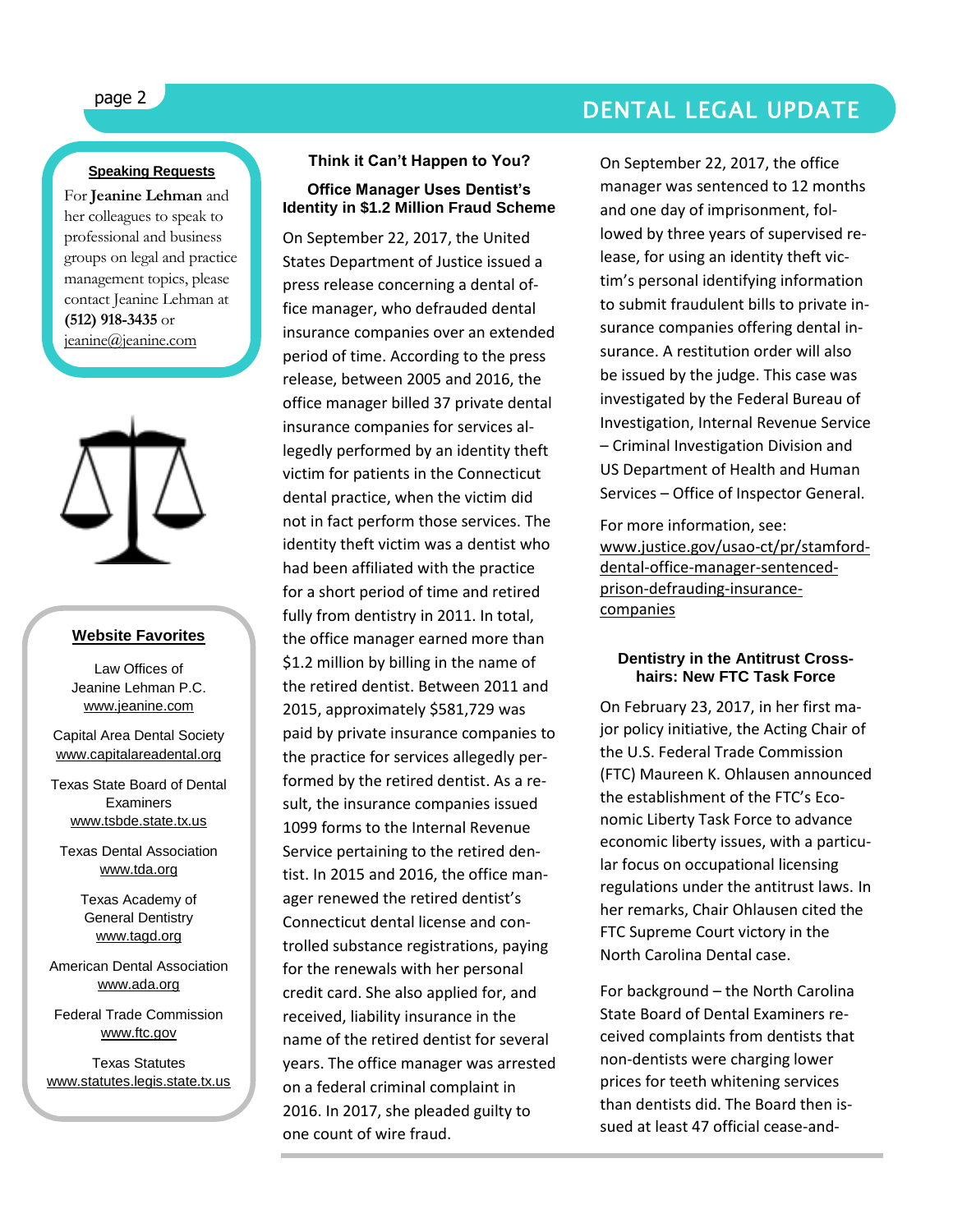### DENTAL LEGAL UPDATE **page 3**

#### **Dentistry in the Antitrust Crosshairs** *(cont.)*

desist letters to non-dentist teeth whitening service providers and product manufacturers, often warning that the unlicensed practice of dentistry is a crime. This and other related Board actions led non-dentists to cease offering teeth whitening services in North Carolina. The FTC filed an administrative complaint, alleging that the Board's concerted action to exclude non-dentists from the market for teeth whitening services in North Carolina constituted an anticompetitive and unfair method of competition under the Federal Trade Commission Act. This case eventually was decided by the U.S. Supreme Court in 2015, in North Carolina State Board of Dental Examiners v. Federal Trade Commission. The decision hinged on whether the actions of the Board had state-action antitrust immunity. The Court held that because a controlling number of the Board's decision makers are active market participants in the practice of dentistry (i.e. licensed practicing dentists), the Board can invoke state-action antitrust immunity only if it was subject to active supervision by the State. The Court found that the Board was not subject to active supervision by the State and affirmed the appellate court opinion in favor of the FTC. The Court thereby affirmed that the Board's actions against non-dentist teeth whitening service providers and manufacturers violated antitrust law. The dissenting opinion in the North Carolina Dental case observed: "As previously noted, state medical and dental boards have been staffed by practitioners since they were first created, and there are obvious advantages to this approach. It is reasonable for States to decide that the individuals best able to regulate technical professions are practitioners with expertise in those very professions. Staffing the State Board of Dental Examiners with certified public accountants would certainly lessen the risk of actions that place the well-being of dentists over those of the public, but this would also compromise the State's interest in sensibly regulating a technical profession in which lay people have little expertise. As a result of today's decision, States may find it necessary to change the composition of medical, dental, and other boards, but it is not clear what sort of

changes are needed to satisfy the test that the Court now adopts."

In April 2016, the Texas Sunset Advisory Commission Staff Report on the Texas State Board of Dental Examiners referenced the North Carolina Dental case. In that report, the Staff recommended decreasing the size of the Board and changing its composition to consist of four dentists, two dental hygienists, and three public members. The change in composition would result in a Board in which dentist members were in the minority. The Staff recommendation was not followed by the Texas Legislature when it continued the Board's existence in the 2017 Sunset Bill. Instead, the Texas Legislature kept dentist members in the majority of the Board. This composition leaves the Board open to antitrust claims under the state-action ruling in the North Carolina Dental case decision.

The FTC is no stranger to Texas. On October 6, 2014, the FTC submitted comments to the Texas Dental Board on proposed amendments to rule 108.70 and proposed new rule 108.74. The FTC expressed concerns about the effect of such rules on Dental Services Organizations (DSOs) stating: "FTC staff are concerned that the proposed rules, if they are adopted and if they discourage dentists from

#### *continued on page 4*

**Jeanine Lehman** is an Austin, Texas health law attorney who practices dental, health, employment, real estate, and business law.

### **Past issues of the Dental Legal Update are available at [www.jeanine.com](http://www.jeanine.com/)**

The information in this newsletter is not a substitute for legal advice. The information is general in nature and should not be relied upon as legal advice generally, nor is it applicable to any particular situation. For legal advice in a particular situation, the reader is advised to retain an attorney. For reprints, call **(512) 918-3435** or email [jeanine@jeanine.com.](mailto:jeanine@jeanine.com) © 2017 Jeanine Lehman.